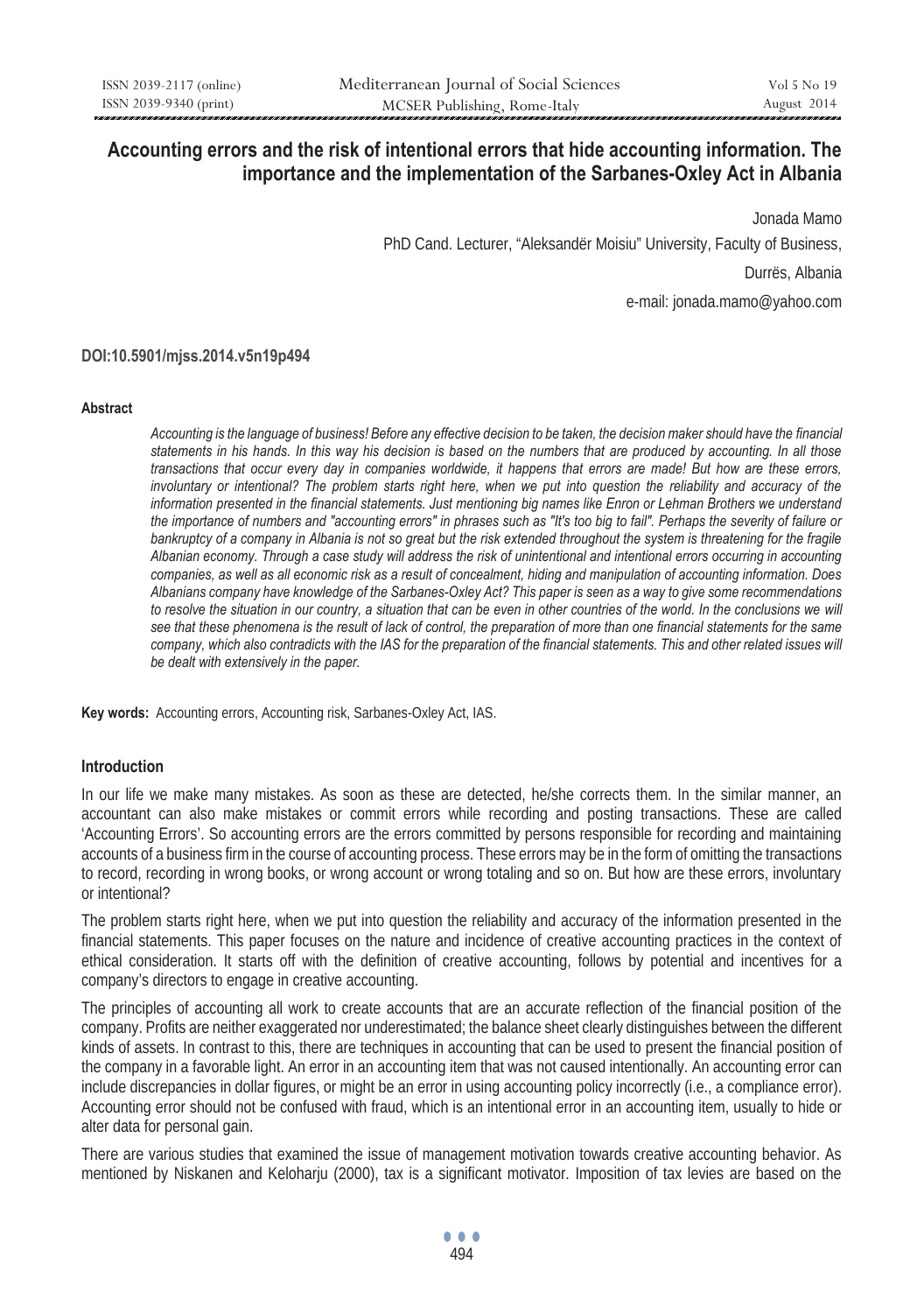| ISSN 2039-2117 (online) | Mediterranean Journal of Social Sciences | Vol 5 No 19 |
|-------------------------|------------------------------------------|-------------|
| ISSN 2039-9340 (print)  | MCSER Publishing, Rome-Italy             | August 2014 |

income. The anticipated income has a positive relationship with the psychological expectation. The higher the psychological expectation they aim for, the higher the anticipated income.

The motivation for creative accounting is the gap between the actual performance and the firm expectation when there is a significant capital market transaction anticipated. The variance will lead to manipulation of profit to tie in to forecasts. According to high conservative accounting policy, this means that future earnings are easy to predict as it follows the trend each year. Next motivation is the manipulations earning motives and the executive compensation which is linked to income. Manager's motives are to reduce the perception of variability underlying economic earnings of the firm. For instance, they observe the difference in motivation between managers in owner-controlled and management-controlled firms.

# **Types Of Accounting Errors Based On Their Nature**

The accounting errors based on their nature can be of the following types: 1. Clerical Errors; 2. Errors Of Principe

### **1. Clerical Errors**

The errors which are committed by accounting clerks are called clerical errors. These errors are committed in the process of recording financial transactions. These take place due to the carelessness of the clerk responsible for recording financial transactions. Clerical errors are also called technical errors. The principal types of clerical errors are as follows:

### **a) Errors Of Omission**

The errors committed by not recording a transaction either in the book of original entry or in the ledger book are errors of omission. Such an omission may be either complete or partial.

#### **b) Errors Of Commission**

The errors which are committed while recording or posting a transaction are called errors of commission. Errors of commission may take place either in the journal or in the subsidiary books, or in the ledger. Such errors include posting wrong amounts, posting on wrong side of accounts, wrong totaling or carrying forward, and wrong balancing.

### **c) Compensating Errors**

Compensating errors refer to two or more errors which mutually compensate the effects of one another. If one error balances the effect of another error, then the two error are called compensating errors.

### **d) Errors Of Duplication**

Errors of duplication are those errors which arise because of double recording. Double posting of a transaction from journal or subsidiary books to ledger also create such errors. For example, goods sold to John, but this transaction is wrongly entered twice or more in the sales book or wrongly posted twice or more in John's account then it is called the errors of duplication.

### **2. Errors Of Principle**

Errors of principle are those errors which occur by violating the principles of accounting. Errors of principle may occur due to wrong allocation between capital and revenue expenditure, or wrong valuation of assets. For example, debiting the wage account instead of machinery account for the wage paid to the mechanics used for the installation of machine and debiting the customer's account instead of cash account for the cash sales made. Errors of principle may also occur due to wrong valuation of assets by higher level staff.

### **On the basis of impact on ledger accounts**

Errors may affect one side i.e. either debit or credit side of an account or its two sides i.e. both debit and credit thus errors may be divided as:

#### **(a) One sided errors and (b) Two sided errors**

# **(a) One sided errors**

Accounting errors that affect only one side of an account which may be either its debit side or credit side, is called one sided error. The reason of such error is that while posting a recorded transaction one account is correctly posted while the corresponding account is not correctly posted. This type of mistake does affect the trial balance.

... 495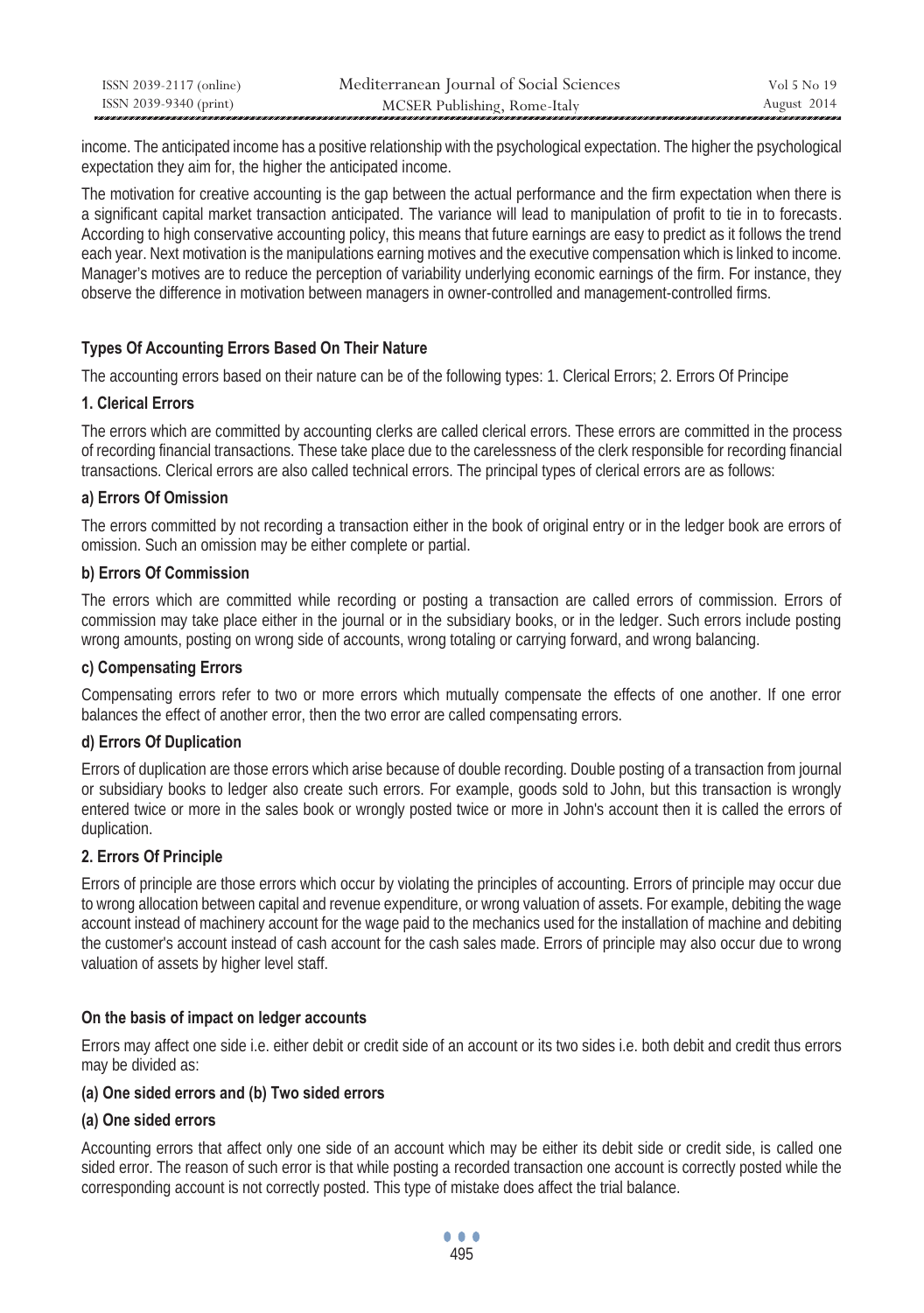# **(b) Two sided errors**

The error that affects two separate accounts, debit side of the one and credit side of the other is called two sided error. Example of such error is purchase of machinery for Rs.1000 has been entered in the Purchases Book. In this case, Purchases A/c is wrongly debited while Machinery A/c has been omitted to be debited. So two accounts i.e. Purchases A/c and the Machinery A/c are affected.

# **DEFINITION OF CREATIVE ACCOUNTING**

Creative accounting is referred to also as income smoothing, earnings management, earnings smoothing, financial engineering and cosmetic accounting. The USA prefers to use the term of 'Earning Management' while for Europe countries, the preferred term is 'Creative Accounting'. We are using the term of 'Creative Accounting' in this paper because some accounting manipulations involve primarily balance sheet rather than earnings management.

There are several definitions of creative accounting as shown below:

Barnea et al (1976) stated that creative accounting is the deliberate dampening of fluctuation about some level of earnings considered to be normal for the firm.

Schipper (1989) said that 'creative accounting' is similar to 'disclosure management', 'in the sense of a purposeful intervention in the financial reporting process.'

"Creative accounting is the transformation of financial accounting figures from what they actually are to what preparers' desire, by taking advantage of existing rules and/or ignoring some or all of them". Naser (1993:2)

Earnings management is another form of creative accounting and it is generally described as a purposeful intervention by management in the earnings determination process, usually to satisfy selfish objectives.

"Earnings management is recognized as attempts by management to influence or manipulate reported earnings by using specific accounting methods (or changing methods), recognizing one-time non-recurring items, deferring or accelerating expense or revenue transactions, or using other methods designed to influence short-term earnings". By Bruns and Merchant (1990) in Akers, et al (2007:1)

# **TECHNIQUES OF CREATIVE ACCOUNTING**

The potential creative accounting has found in six principal areas: regulatory flexibility, a dearth of regulation, a scope for managerial judgments in respect of assumptions about the future, the timing of some transactions, the use of artificial transactions and finally the reclassification and presentation of financial numbers.

The first technique is the regulatory flexibility. The accounting regulation allows people to choose policy. For instance, the company can make choices in respect of asset valuation. International Accounting Standards can make choices by carrying non-current assets at either revalued amount or depreciated historical cost.

The second technique is about limitation of accounting regulation in some area. There is some area that is not fully regulated. There are a few mandatory requirements in respect of accounting for stock options. Besides, the creative accounting does not follow accounting regulation when recognizing and measuring pension liabilities and certain aspects of accounting for financial instruments.

The third technique is about the discretionary areas. For instance, examine the discretionary and non-discretionary elements of the bad debts provision.

Besides, having a good timing for some transactions can impress the account. For instance, a business with an investment at historic cost can be easily sold for higher sales price than its current value. The managers can choose which year he wants to sell the investment in order to maximize profit.

Genuine transactions can also be timed so as to give the desired impression in the accounts. As an example, suppose a business has an investment at historic cost which can easily be sold for a higher sales price, being the current value. The managers of the business are free to choose in which year they sell the investment and so increase the profit in the accounts.

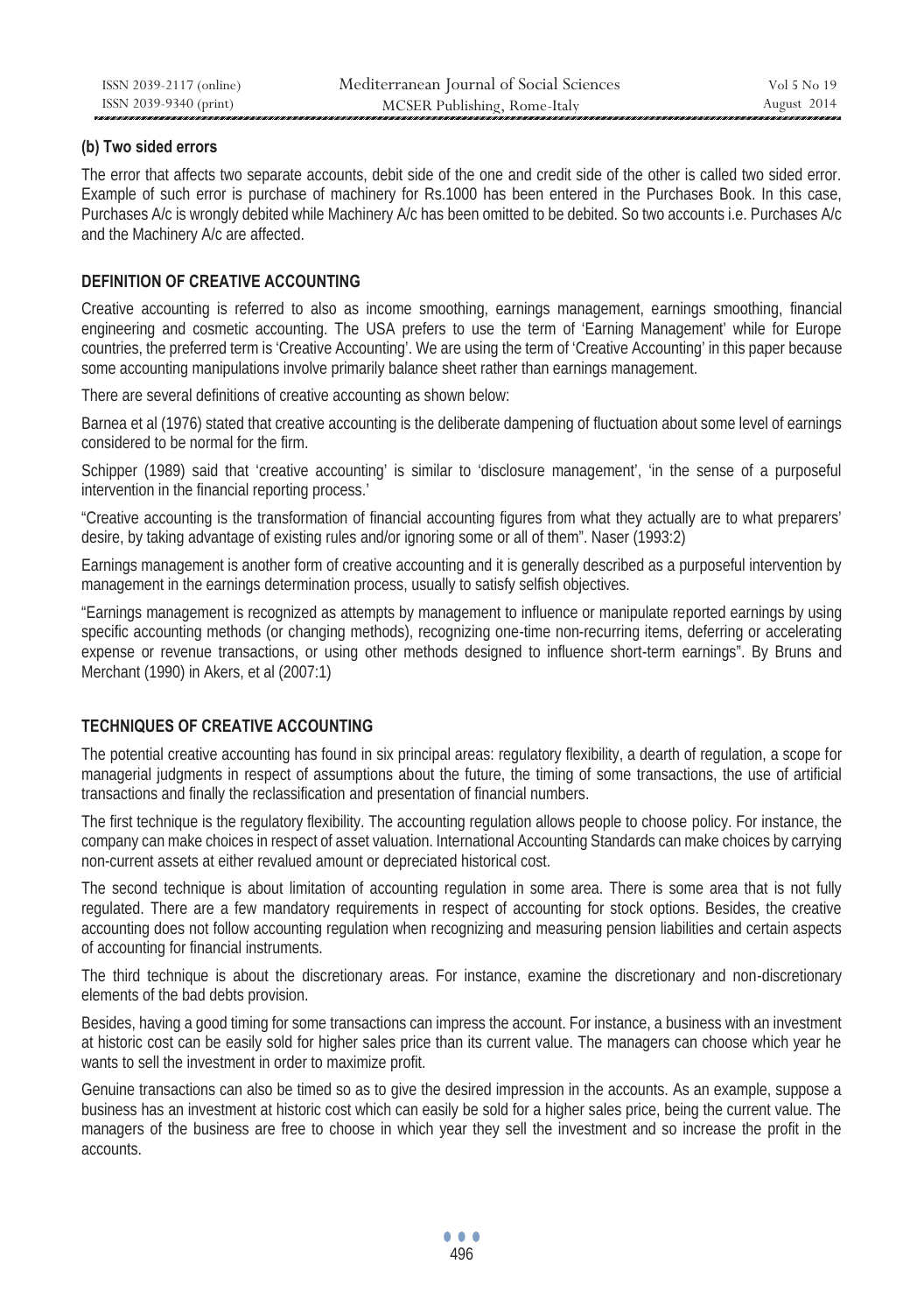| ISSN 2039-2117 (online) | Mediterranean Journal of Social Sciences | Vol 5 No 19 |
|-------------------------|------------------------------------------|-------------|
| ISSN 2039-9340 (print)  | MCSER Publishing, Rome-Italy             | August 2014 |

Next, the artificial transactions can be entered to manipulate balance sheet amounts and profit between accounting periods. For instance, an arrangement to sell an asset to a bank follows by the lease of the asset back for the rest of its useful life. The sale price under the sale and leaseback can be artificial and the difference can be compensated by the increased and reduced rental.

The last technique is reclassification and presentation of financial numbers. The firm may want to have a good reported liquidity and leverage rate by manipulating the balance sheet figures and reclassify the liabilities.

| CASH                  | 3,757,881 | CURRENT LIABILITIES   | 180,742   |
|-----------------------|-----------|-----------------------|-----------|
| INCOME TAX PREPAYMENT | 205,985   | CAPITAL               | 100,000   |
| <b>INVENTORY</b>      |           | <b>LEGAL RESERVES</b> | 10,000    |
| <b>BUILDING</b>       | 917,933   | OTHER RESERVES        | 4,543,399 |
|                       |           | <b>NET INCOME</b>     | 47.658    |
| <b>TOTAL</b>          | 4,881,799 | TOTAL                 | 4,881,799 |

# **BALANCE SHEET 2013 STATEMENT FOR BANK**

# **BALANCE SHEET 2013 REAL STATEMENT**

| CASH                         | 7,897,722   | <b>CURRENT LIABILITIES</b> | 155,523,554 |
|------------------------------|-------------|----------------------------|-------------|
| <b>INCOME TAX PREPAYMENT</b> | 7.842.121   | CAPITAL                    | 100,000     |
| FINANCIAL INSTRUMENTS        | 89.592.075  | <b>LEGAL RESERVES</b>      | 10,000      |
| <b>INVENTORY</b>             | 61,185,042  | OTHER RESERVES             | 9,973,209   |
| <b>BUILDING</b>              | 41,538      | <b>NET INCOME</b>          | 951,735     |
| TOTAL                        | 166,558,498 | <b>IATOT</b>               | 166,558,498 |

The voices that we notice with a big difference from the real statements are: Inventory from 61,185,042 it is declared 0 for the bank; Receivables from 89,592,075 in 0 for the bank; And the biggest difference is in the liabilities from 155,523,554; Account payables 47,385,012, loans and overdrafts 68,537,754, accrued liabilities 39,480,192 and wages and taxes liabilities 120,596. The problem is that we don't know which of this statement is the real one, that one that is declared at the tax authorities or the other for the bank OR NON of them!

If the balance sheet that is declared at the tax authorities is near of the real one, while the bank is in trouble because has false information and is giving loan at high risk. So neither the bank has the real situation of the entity, nor the tax authorities. Hiding all this information just to get other loans is a big problem because the entity is going down more and more and the bankruptcy is at the door. Imagine now if this is a procedure for a lot of firms in our country and not only. The risk that the economy is facing is too high because the Albanian economy is too fragile to support such a crisis situation.

# **The ethical perspective**

Revsine(1991) argues that both managers and shareholders can benefit from creative accounting. Managers are able to maximize their compensation by influencing the company's reported earnings. Shareholders also enjoy advantages of "smooth income" in the form of good shares price as the results of reducing the obvious volatility of earning and other management action such as attempting to avoid default on loan agreements.

Merchant and Rockness (1994) give an opinion that accountants are more serious of abuse of accounting rules than of manipulation of transactions. Two potential rationales are discussed by Fischer and Rosenzweig. Firstly, accountants may show less concern on the impact on users of the accounting figures, instead, they may apply the rule-based approach to ethics. Secondly, accountants also may not see their responsibility in the manipulation of transactions which they always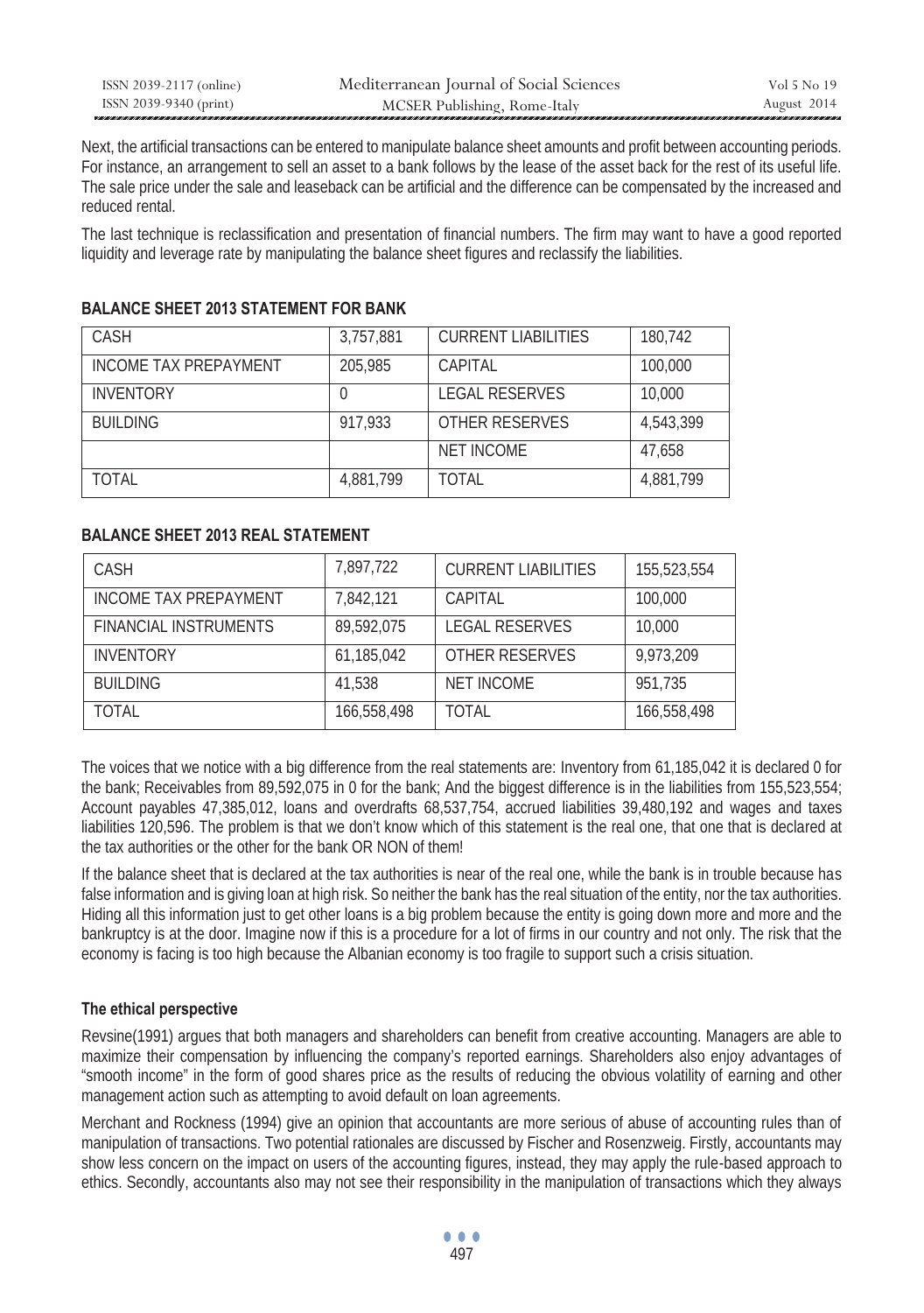| ISSN 2039-2117 (online) | Mediterranean Journal of Social Sciences | Vol 5 No 19 |
|-------------------------|------------------------------------------|-------------|
| ISSN 2039-9340 (print)  | MCSER Publishing, Rome-Italy             | August 2014 |

think it is the domain of management and thus not subject to the same ethical code. In this case, accountants may only see abuse of accounting rules as falling within their domain. Besides, these researchers also come across that creative accounting based on self-interest of management may attract more disapproval compared to a motivation of theirs which is to promote the company.

However, accountants or managers may ruin their reputation and subsequently affect their career path if there is failure to take a stand against creative accounting particularly when they come to proposed accounting method which is in fact unacceptable. They are facing the same pressure as any other whistleblower. Therefore, Hamilton (1991) offers some suggestions to these people in order to cope with the above mentioned problem. The very first step for an accountant or especially a manager to do is to verify his or her suspicious about fraudulent things, as some accounting practices which look illegal are legal in fact. Next, look for alternative ways to reach the desired results and then recommend these as an alternative option to the management. If the management is still insisting on their way, a report should be made to the appropriate monitoring body.

Sarbanes–Oxley, Sarbox or SOX, is a USA law that set new or enhanced standards for all U.S. public company boards, management and public accounting firms. It was named after sponsors U.S. Senator Paul Sarbanes and U.S. Representative Michael G. Oxley. As a result of SOX, top management must individually certify the accuracy of financial information. In addition, penalties for fraudulent financial activity are much more severe. Also, SOX increased the independence of the outside auditors who review the accuracy of corporate financial statements, and increased the oversight role of boards of directors.

The bill was enacted as a reaction to a number of major corporate and accounting scandals including those affecting Enron, Tyco International, WorldCom, etc. These scandals cost investors billions of dollars when the share prices of affected companies collapsed, and shook public confidence in the US securities markets.

The act contains 11 titles, or sections, ranging from additional corporate board responsibilities to criminal penalties, and requires the Securities and Exchange Commission to implement rulings on requirements to comply with the law. The act also covers issues such as auditor independence, corporate governance, internal control assessment and enhanced financial disclosure. The nonprofit arm of Financial Executives, Financial Executives Research Foundation (FERF), completed extensive research studies to help support the foundations of the act.

Albania is a small country with a small fragile economy. This act does not exist in our country but its existence would be helpful for us. Considering that accountants are all time under the pressure of managers to present double statements at same time, one for tax authorities and the other for themselves or banks to prevent a loan the situation is out of control. It would very helpful if banks would accept only the financial statements presented at tax authorities. But first of all we should learn that fraud will not send us anywhere.

# **RECOMMENDATION AND CONCLUSION**

How can prevent fraud? The secret is in the accounting principles:

The principle of consistency of method. As this implies, the same methods must be used to calculate such things as stocks and depreciation from year to year. New methods can be employed, but if so, these must be indicated in the accounts. If consistency of method is not applied there is scope for intentional or unintentional fraud.

The principle of verification requires that all statements in the accounts must be capable of confirmation by independent persons. This also means that the totals of the revenues and expenditures must be capable of being matched with the figures in the books, ledgers and journals of the business.

The principle of matching requires that revenue must be matched with expenditure and vice-versa. Accounts divide the activity of the business into accounting periods, which may be days, months, quarters or years. The balance sheet in effect takes a snap shot of the business at the end of each accounting period. The principle of matching requires that the snap shot should not include items that do not belong to that period. Thus a prepayment for an item that will be manufactured in the next accounting period does not belong to this accounting period, and should not be included in this accounting period.

Why do Companies have to annotate the accounts they submit to the Tax authorities detailing the methods they used in compiling them? This is to prevent fraud. The value of the profits recorded by the company, depend on the way in which those profits are calculated. The company can, by changing its methods of, for example, stock evaluation, either inflate or deflate the figures for the profits. Hence, every change to the methods of accounting should be recorded.

How does the principle of verification help to prevent fraud? This means that the tax inspectors should be able to check